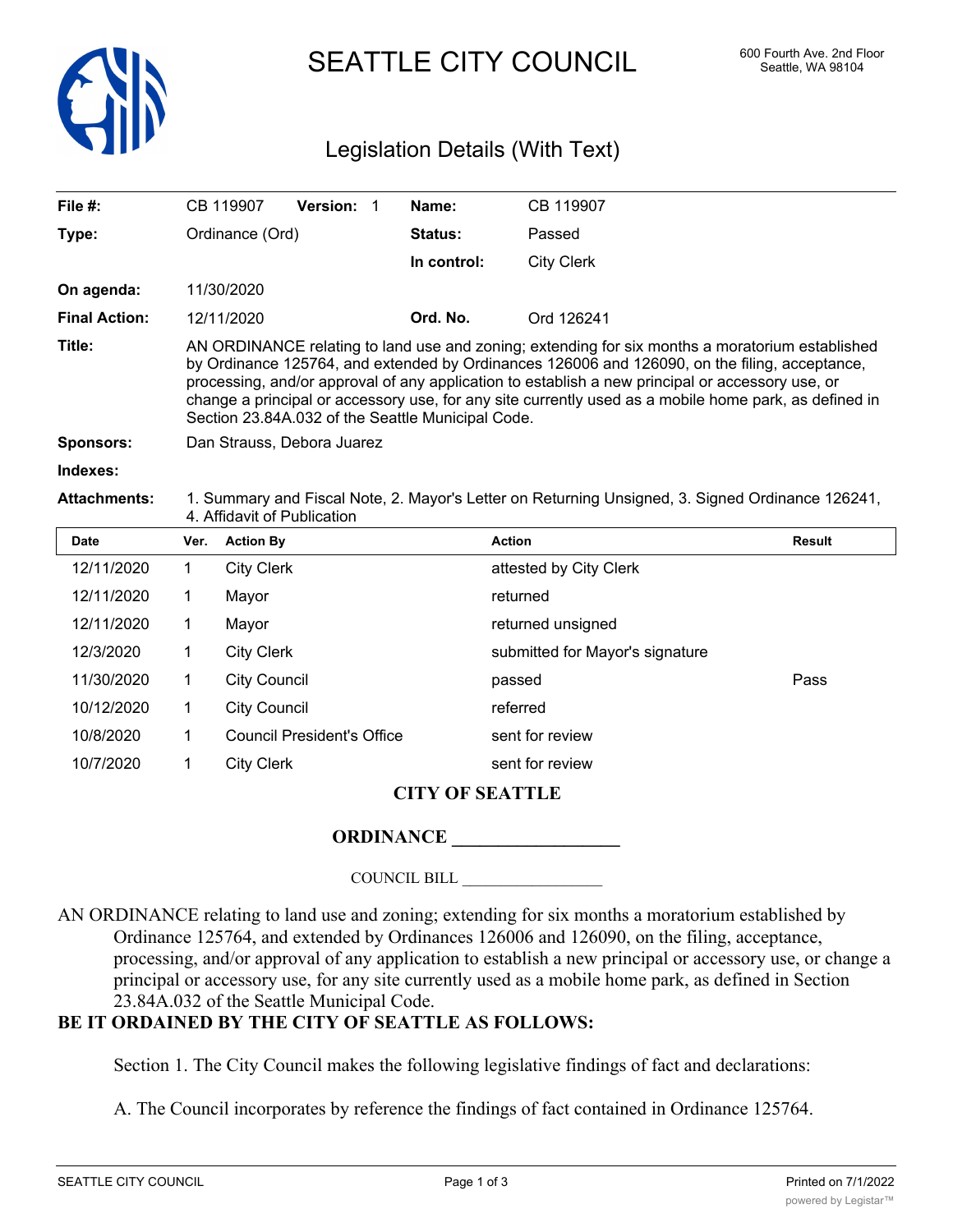#### **File #:** CB 119907, **Version:** 1

B. In January 2019, the City Council passed Ordinance 125764, establishing a moratorium on the filing, acceptance, processing, and/or approval of any application to establish a new principal or accessory use, or change a principal or accessory use, for any site currently used as a mobile home park, as defined in Section 23.84A.032 of the Seattle Municipal Code.

C. In December 2019, that moratorium was extended for six months by Ordinance 126006.

D. In June 2020, that moratorium was again extended for six months by Ordinance 126090.

D. Although the City has worked to develop permanent regulations, the work has not been completed and the City Council will not be able to consider and act on permanent regulations until after the expiration of the moratorium on January 8, 2021.

E. Work on permanent regulations has been limited due to the February 29 and March 3 proclamations of civil emergency by Governor Inslee and Mayor Durkan, respectively, related to the spread of COVID-19.

F. Revised Code of Washington (RCW) 36.70A.390 authorizes the City to extend the duration of a moratorium by ordinance for one or more six-month periods.

Section 2. The moratorium first set forth in Ordinance 125764, and extended by Ordinance 126006 and Ordinance 126090, shall be extended and in effect for a period of six months from the date the ordinance introduced as Council Bill 119907 is effective, and shall automatically expire after the six-month period unless the same is extended as provided by statute, or unless terminated sooner by the City Council.

Section 3. This ordinance shall take effect and be in force 30 days after its approval by the Mayor, but if not approved and returned by the Mayor within ten days after presentation, it shall take effect as provided by Seattle Municipal Code Section 1.04.020.

Passed by the City Council the \_\_\_\_\_\_\_ day of \_\_\_\_\_\_\_\_\_\_\_\_\_\_\_\_\_\_\_\_\_\_\_, 2020, and signed by me in open session in authentication of its passage this day of  $\qquad \qquad$ , 2020.